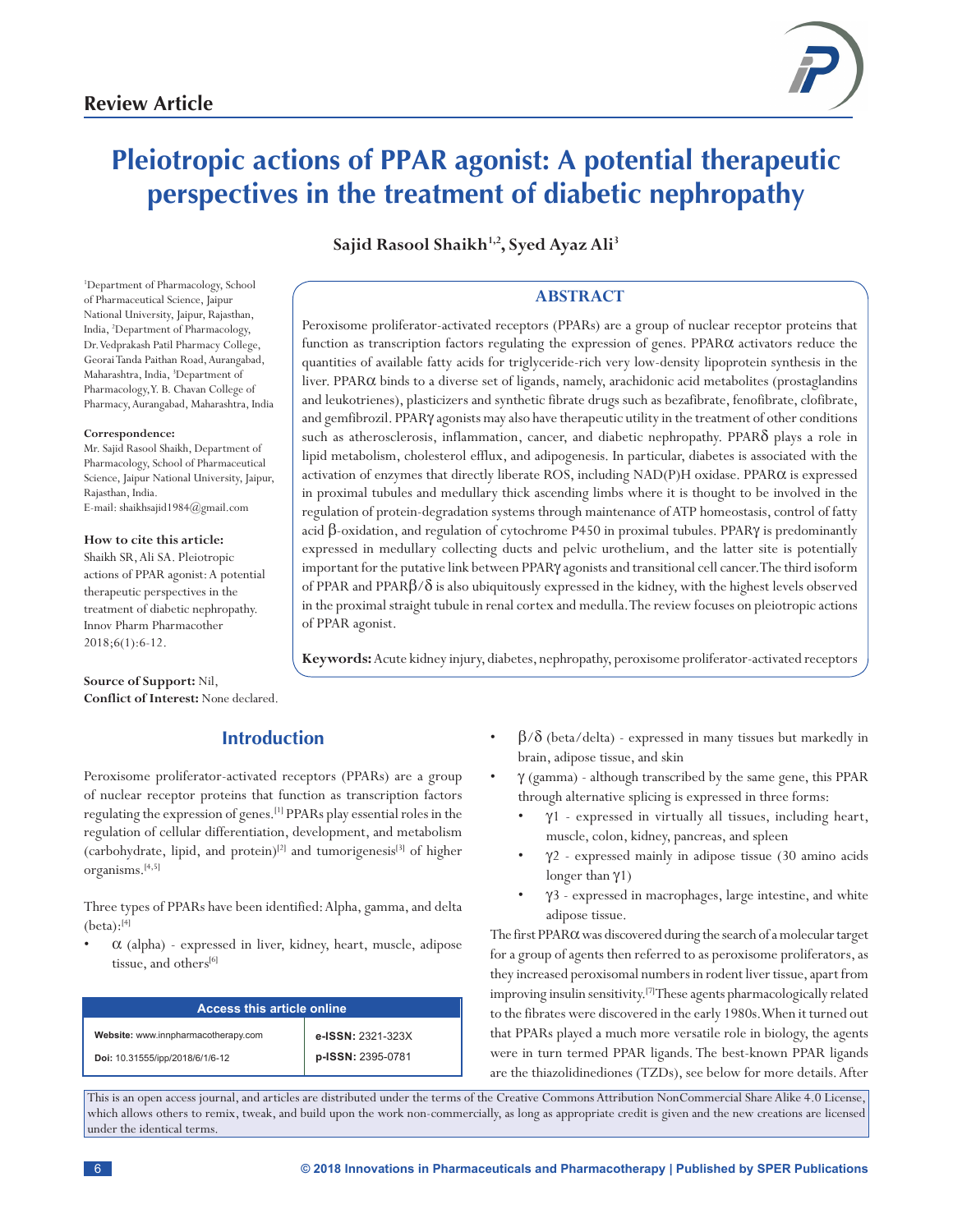PPAR $\delta$  (delta) was identified in humans in 1992,<sup>[8]</sup> it turned out to be closely related to the PPARβ previously described during the same year in other animals (Xenopus). The name  $PPAR\delta$  is generally used in the US, whereas the use of the PPARβ denomination has remained in Europe where this receptor was initially discovered in Xenopus.

PPARs belong to the nuclear hormone receptor superfamily, and three different subtypes have been identified, PPAR, PPAR (also called PPAR or NUC-1 or FAAR), and PPAR and these receptors have been found in teleosts, amphibians, rodents, and humans.<sup>[8-14]</sup> Alternate promoter usage and splicing occur and three PPAR variants have been characterized PPAR1, 2, and 3. PPAR2 has 30 additional N-terminal amino acids. A third promoter in the human sequence encodes a protein, PPAR3.<sup>[14]</sup> The PPAR subtypes are encoded by distinct single-copy genes and have a structure characteristic of the nuclear hormone receptors. Each receptor has an N-terminal "A/B" domain that has a ligand-independent activation function (AF) and is poorly conserved between the isoforms. The "C" domain encodes the DNA binding region of the receptor, is highly conserved, includes two zinc finger-like structures with helical DNA binding motifs, and is followed by the "D" or hinge region. The C-terminal ligand-binding domain (LBD), the "E/F" domain, contains the ligand-dependent AF-2 and is also important for retinoid X receptor heterodimerization. The ligand-binding domains (LBD) are highly conserved, and the mouse PPAR2 LBD sequence is 70% and 68% similar to mouse PPAR and PPAR LBDs, respectively.<sup>[15]</sup> The rat and mouse PPAR proteins share 92% identity with the human receptor. The rat and mouse PPAR are 91% and 92% homologous with the human PPAR amino acid sequence. Rat and mouse PPAR1 and 2 have 95–98% homology with the human receptor.<sup>[16]</sup>

### **Role of PPAR**α **agonist**

PPARα was cloned early in the 1990s. It plays an important role in the oxidation of fatty acids in the liver. Receptor activation stimulates fatty acid oxidation such as in fasting, which is a crucial adaptive response to the nutritional challenge. PPARα is highly expressed in tissues with high rates of fatty acid catabolism. This receptor regulates genes that control fatty acid uptake, causes activation of acyl CoA esters and degradation by mitochondrial β-oxidation pathways. PPARα activators reduce the quantities of available fatty acids for triglyceride-rich very low-density lipoprotein synthesis in the liver. Hence, the physiological role of PPARα receptor is to sense the total flux of dietary fatty acids in key tissues. PPARα binds to a diverse set of ligands, namely, arachidonic acid metabolites (prostaglandins and leukotrienes), plasticizers, and synthetic fibrate drugs such as bezafibrate, fenofibrate, clofibrate, and gemfibrozil. More recent thioisobutyric acid compounds (GW 7647 and GW 9578) show excellent selectivity for PPARα receptors. Recently reported LY518674 is a novel selective PPAR $\alpha$  agonist.<sup>[17]</sup> Given that these agents have exhibited improved insulin action and glucose utilization in both high fats fed C57BL6 mice and obese zucker rats, and the data suggest that PPARα ligands can reduce insulin resistance without significant effects on adipose mass accumulation.<sup>[18]</sup> Another study has been suggested that the agent ANGPTL4 could exert distinct effects on lipid and glucose metabolism mainly through PPAR signaling but not

through LXR because ANGPTL4 mRNA was upregulated by PPARα, PPARγ, and PPARβ/δ agonists. PPARα plays an important role during fasting through the ligand-dependent transcriptional activation of target genes, while PPARγ regulates systemic insulin signaling. However, the exact roles of ANGPTL4 in regard to physiology and pathology in humans remain uncertain.<sup>[19]</sup> PPAR $\alpha$  agonists such as fibrates are not only effective hypoglycemic agents but also lower low-density lipoprotein cholesterol and triglycerides and raise high-density lipoproteins, thus offering protection against increased coronary morbidity and mortality which is seen in type 2 diabetes.[20]

# **Role of PPAR**γ **agonist**

PPARγ is a pivotal transcription factor in the regulation of adipocyte gene expression and differentiation. The regulation of adipocyte differentiation by PPARγ involves a coordinated signaling cascade with other families of transcription factors. In addition to adipogenic effects, PPARγ has been shown to be an important regulator of target genes involved in glucose and lipid metabolism. PPARγ agonists are efficacious antidiabetic agents. PPARγ agonists may also have therapeutic utility in the treatment of other conditions such as atherosclerosis, inflammation, and cancer. Ligand studies have shown numerous naturally occurring fatty acids, eicosanoids, prostaglandins, and their metabolites to be weak endogenous activators of PPARγ. PPARγ exhibits a modest preference for essential polyunsaturated fatty acids (PUFAs) including linoleic, linolenic, arachidonic, and eicosapentaenoic acids. Thus, PPARγ may serve as a generalized fatty acid sensor that couples changes in overall PUFAs' concentration with the target genes associated with lipid and glucose homeostasis. Clinical benefits of PPARγ agonists in treating type-2 diabetes have been clearly demonstrated, but the problem associated with the current generation of glitazone drugs is that they are associated with undesirable side effects such as weight gain and edema.<sup>[21,22]</sup> The treatment of type-2 diabetes is the most widely studied therapeutic utility for a PPARγ agonist. PPARγ agonists reduce plasma glucose, lipid, and insulin levels in type-2 diabetes. TZDs are the new class of drugs used in the treatment of type-2 diabetes. Recent advances include the discovery of novel genes that are regulated by PPARγ, which helps explain how activation of this adipocyte predominant transcription factor regulates glucose and lipid homeostasis.

TZDs suppress insulin resistance in adipose tissue in addition to skeletal muscle and liver, which contain a low concentration of PPARγ. Adipose tissues function as an endocrine organ. PPARγ agonists ameliorate hyperglycemia, by reversing lipotoxicity-induced insulin resistance (Figure 1).

Data from patients with type-2 diabetes mellitus and preclinical studies also demonstrate that PPARγ agonists function as "adipose remodeling factors" that redistribute lipids from insulin-resistant, lipolytic visceral-fat depots into subcutaneous fat that contains small, newly differentiated, insulin-responsive adipocytes. PPARγ ligands regulate the expression of several other genes that enhance glucose metabolism in the adipocyte, including those which encode the insulin-responsive glucose transporter GLUT4, GLUT2, and c-Cbl associating protein (crucial for GLUT4 translocation to the surface).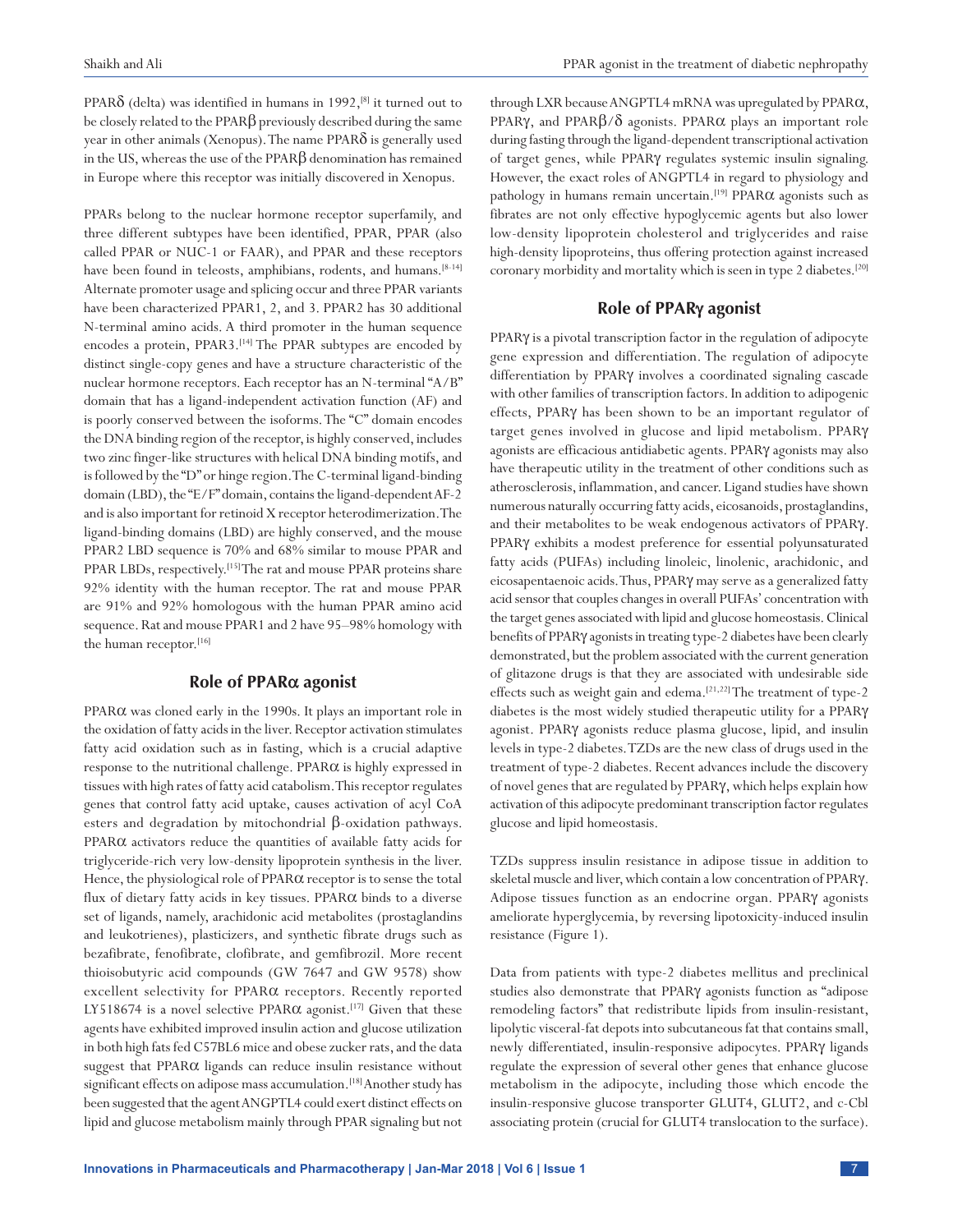

**Figure 1:** Molecular mechanisms of thiazolidinediones (TZDs). In transactivations, PPARγ is a nuclear receptor that acts as a transcription factor on activation. TZDs can active PPARγ. On ligand binding, the PPAR forms a heterodimer with the retinoid X receptor and they bind to specific peroxisome proliferator response elements on a number of key target genes involved in the carbohydrate and lipid metabolism. In transespression, PPARs can repress gene transcription of other pathways, such as nuclear factor-kB (NF-kB)

By this way, they increase glucose uptake into tissue and decrease overall glucose. Overexpression of 11β-HSD1 (11β-hydroxysteroid dehydrogenase 1) in adipocytes cause insulin resistance, suggesting that reduction of adipocyte  $11β$ -HSD1 might promote insulin sensitivity, either by reducing glucocorticoid-induced gene expression in the adipocyte or by reducing adipocyte secretion of glucocorticoids. Any or all of these effects might contribute to the smaller adipocyte size that is associated with PPARγ activation. It has been reported that smaller adipocytes typically have greater insulin sensitivity, take up more glucose, and have lower rates of lipolysis compared to large adipocytes.[23,24] In addition to the improvement in glycemic control, the glitazones have a beneficial effect on many of the traditional as well as the new risk factors and can help in preventing or lessening the impact of the cardiovascular consequences of type 2 diabetes. They have been shown to lower the levels of atherogenic dyslipidemia, lower blood pressure (BP) as well as visceral obesity, lessen the levels of the pro-inflammatory and prothrombotic cytokines and adipokines as well as increase the levels of the antiatherogenic adiponectin.[25] Activation of PPARγ2 results in an increase in the sensitivity of both the liver to insulin-mediated suppression of hepatic glucose production and insulin-mediated skeletal muscle glucose uptake.<sup>[26]</sup> PPAR $\alpha$  and PPARγ have been reported to upregulate nitric oxide synthase and stimulate NO release, which is beneficial to counteract endothelial dysfunction commonly present in patients with metabolic syndrome, especially obesity, insulin resistance, and type 2 diabetes.<sup>[27]</sup>

#### **Role of PPAR**δ **agonist**

Understanding the biological function of PPARδ, however, has been impeded due to its ubiquitous expression, the absence of potent and selective ligands, and the lack of connection of clinical disorders. However, growing evidence suggests that PPARδ plays a role in lipid metabolism, cholesterol efflux, adipogenesis, colon cancer, bone metabolism, embryo implantation, and development of brain and skin.[28,29]

PPAR-a and PPAR-g agonists are widely used in diabetes. In addition to their effects on lipid and glucose homeostasis, these agents have been postulated to have independent renoprotective actions. In this study, they assess the efficacy of the PPAR-a agonist, gemfibrozil, the PPAR-g agonist rosiglitazone and the non-thiazolidinedione PPAR-a/g agonist, compound 3q, on kidney structure and function in streptozotocin-treated apolipoprotein E knockout mice. They showed that the increase in albuminuria and the decline in kidney function associated with diabetes in this model were also attenuated by each of these agents, with no superiority observed among various treatment groups.[30]

Clinical use of these agents has improved our understanding of the role of one subtype, PPAR, in diabetes mellitus.[31] Administration of TZDs to insulin resistant or type 1 diabetic rats ameliorates albuminuria, glomerular matrix deposition, glomerulosclerosis, and tubulointerstitial fibrosis, characteristic changes of diabetic nephropathy.[31,32] *In vitro*, TZDs also prevent high glucose-induced mesangial and tubulointerstitial cell injury.[33,34] In human study, rosiglitazone is shown to reduce urinary albumin excretion in type 2 diabetes.[35] These renoprotective effects of TZDs are supposed to be due to its anti-inflammatory properties. In addition, Tang *et al*. have recently reported that AGEs stimulate renal tubular expression of adhesion molecule and chemokine that together may account for the transmigration of inflammatory cells into the interstitial space during diabetic tubulopathy. Such pro-inflammatory phenotype may be partially modified by PPAR ligation through STAT-1 (signal transducer and activator of transcription-1) inhibition independent of NF-B transcriptional activity and mitogen-activated protein kinase (MAPK) signalling (Figure 2).<sup>[36]</sup>

PPARγ modulates numerous effectors of ECM accumulation. TZDs are synthetic ligands of PPARγ, which is involved in many important physiological processes, including adipose differentiation, lipid and glucose metabolism, energy homeostasis, cell proliferation, inflammation, reproduction, and renoprotection.[38] TZD prevented the increase of transforming growth factor (TGF)-b and increase of ECM in cultured human mesangial cells, and both mesangial cell and fibroblast proliferation *in vitro* were inhibited by PPARγ agonists. TGF-b effects in fibroblasts were blocked by TZDs through inhibition of the downstream Smad signaling pathway. PPARγ also interacts with the renin-angiotensin system. In a number of studies, TZDs decreased activation of the renin-angiotensin system components in both adipocytes and vascular smooth muscle cells. Experimental knockout of PPARγ in macrophages resulted in increased expression of the angiotensin II type 1 receptor and greater migratory response to exogenous angiotensin.<sup>[39]</sup>

#### **PPARs in the kidney**

In the kidney,  $PPAR\alpha$  is expressed in proximal tubules and medullary thick ascending limbs where it is thought to be involved in the regulation of protein-degradation systems through maintenance of ATP homeostasis, control of fatty acid β-oxidation, and regulation of cytochrome P450 in proximal tubules. PPARγ is predominantly expressed in medullary collecting ducts and pelvic urothelium, and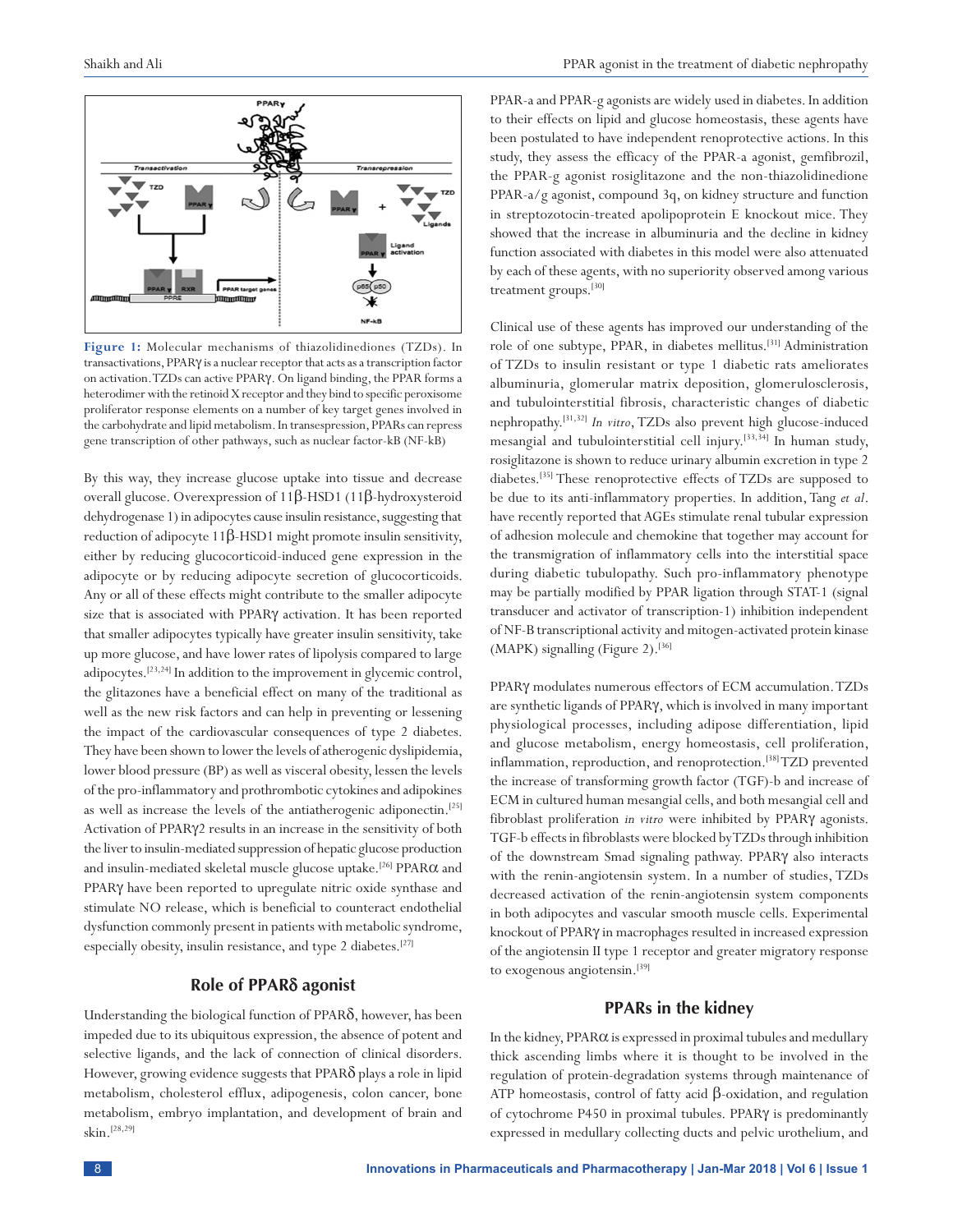

Figure 2: Screening of nephropathy patients in type 2 diabetes<sup>[37]</sup>

the latter site is potentially important for the putative link between PPARγ agonists and transitional cell cancer. Studies using more specific antibodies suggest that lower level PPARγ expression is observed in glomeruli, proximal and distal tubules, the loop of Henle, medullary collecting ducts, and intima-media of renal vasculature. The third isoform of PPAR and PPAR $\beta/\delta$  is also ubiquitously expressed in the kidney, with the highest levels observed in the proximal straight tubule in renal cortex and medulla.<sup>[39]</sup>

Renal disease in diabetic patients is characterized by oxidative modification of proteins, lipids, carbohydrates, and DNA associated with increased production of oxidants or reactive oxygen species apoE (ROS) that exceeds local antioxidant capacity. In particular, diabetes is associated with the activation of enzymes that directly liberate ROS, including NAD(P)H oxidase.<sup>[40,41]</sup> The potential importance of this pathway is illustrated by findings demonstrating that pharmacological inhibition of NAD(P)H oxidase with apocynin prevents mesangial matrix expansion seen in experimental diabetic nephropathy.[42] In addition, gemfibrozil attenuated gene expression of each of NAD(P)H oxidase subunits including Cybb, Ncf1, and Rac1, the genes encoding gp91phox, p47phox, and Rac-1, respectively. TGF-β-induced oxidative stress in mesangial cells can also be attenuated by PPARα agonist and clofibrate.[43] Selective mitochondrial antioxidants, such as mitoQ, have been shown to have renoprotective actions in experimental diabetes.<sup>[44]</sup>

# **Pathophysiology of Diabetic Nephropathy**

The natural history of diabetic nephropathy differs between Type 1 and 2 patients. If untreated, approximately 80% of type 1 diabetic patients will develop overt albuminuria (UAER >200 g/min) over a 15-year period. Of these patients, 50% will develop ESRD over the ensuing 10 years. In Type 2 diabetes, if no treatment is initiated, up to 20–40% of patients will progress to overt albuminuria and 20% of those with overt albuminuria will develop ESRD over the next 20 years. When comparing two types of diabetes, diabetic nephropathy is less common (5–10%) in Type 2 diabetes than in Type 1 diabetes (30–40%) although the total number of patients with ESRD is similar for the two diabetic populations.[45]

Diabetic nephropathy is a leading cause of ESRD and accounts for disabilities and the high mortality rate in patients with diabetes. Development of diabetic nephropathy is characterized by glomerular hyperfiltration and thickening of glomerular basement membranes, followed by an expansion of extracellular matrix in mesangial areas and increased UAER. Diabetic nephropathy ultimately progresses to glomerular sclerosis associated with renal dysfunction.[45] Further, it has recently been recognized that changes within tubulointerstitium, including proximal tubular cell atrophy and tubulointerstitial fibrosis, are also important in terms of renal prognosis in diabetic nephropathy.[11-15] Such tubular changes have been reported to be the dominant lesion in about one-third of patients with Type 2 diabetes. It appears that both metabolic and hemodynamic factors interact to stimulate the expression of cytokines and growth factors in glomeruli and tubules from the diabetic kidney.[45] Numerous studies have demonstrated that the RAS is an important target for both metabolic and hemodynamic pathways in diabetic nephropathy. So far, angiotensin-converting enzyme inhibitors and an angiotensin II (Ang II) type I receptor blockers (ARBs) have been widely used as major therapeutic agents for diabetic nephropathy in both Type 1 and 2 diabetic patients. The renoprotective effects of these agents are largely ascribed to its BP-lowering properties; however, a recent clinical study suggests the pleiotropic effects of the RAS inhibitors, i.e., beyond BP-lowering effects and on diabetic nephropathy. Indeed, it has been shown that irbesartan, an ARB, significantly prevents the progression of diabetic nephropathy in Type 2 diabetic patients, compared with a calcium channel blocker, amlodipine, with an equipotent BP-lowering property.[45] Further, the RAS stimulates the production of several growth factors and cytokines. The deleterious actions of Ang II on diabetic nephropathy are mediated partly by TGF-, a fibrogenic factor.[46-48] In addition, other factors such as connective tissue growth factor, vascular endothelial growth factor, and plateletderived growth factor in relation to intracellular second messenger molecules such as MAPK, NF-kB, and PKC have also been linked to the RAS, thereby implicated in the development and progression of diabetic nephropathy.<sup>[49-54]</sup> It is also reported that high glucose, through various mechanisms such as increased production of oxidative stress and AGEs, activates the RAS, being involved in diabetic nephropathy as well.<sup>[55]</sup>



Treatment with PPARγ agonists is limited by several common adverse effects, including substantial weight gain and fluid retention. This PPAR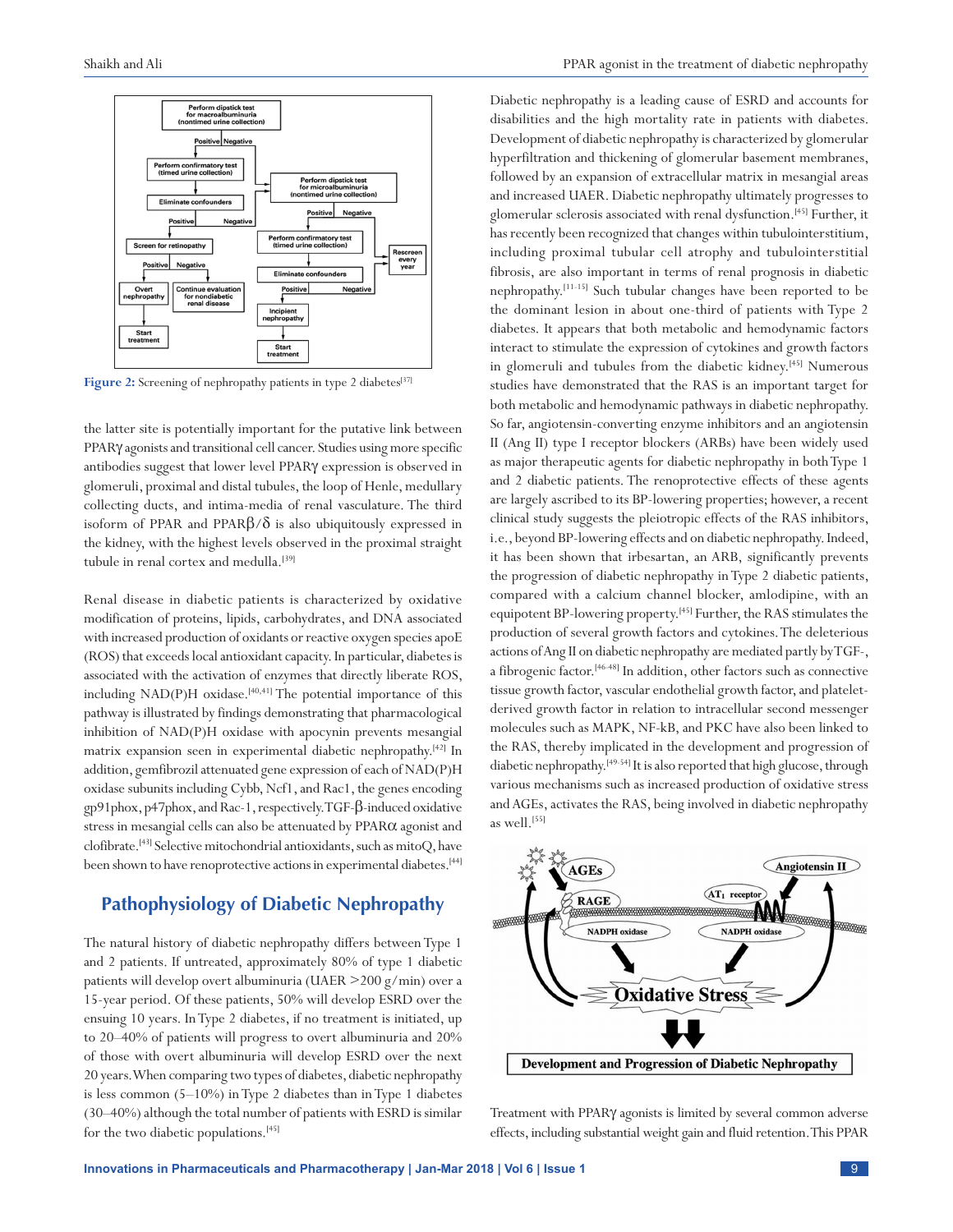research is thought to be the result of upregulation of the epithelial sodium channel in the kidney, promoting fluid retention. In addition, activation of PPARγ results in activation of the sympathetic nervous system increased endothelial permeability<sup>[39]</sup> and increased renin expression. Podocytes clearly express PPAR; however, more importantly, podocyte injury may be attenuated following treatment with PPAR agonists, both *in vitro* and *in vivo*. For example, PPARα agonists are also able to increase gene expression of the key slit-pore protein, nephrin, in diabetic nephropathy, potentially contributing to their antiproteinuric actions. PPARγ agonists also affect nephrin gene transcription. Indeed, in cultured podocytes, TZDs are able to directly reduce apoptosis and injury and improve podocyte differentiation. Similarly, in an immune model of progressive nephropathy, passive Heymann nephritis, the PPARγ agonist, and pioglitazone had an antiproteinuric effect, possibly through transcriptional regulation of nephrin.<sup>[39]</sup>

The potential actions of PPARδ agonists in the diabetic kidney have only been recently explored. In streptozotocin-induced diabetes, the expression of  $PPAR\delta$  is increased in the kidney, associated with the development and progression of renal damage. By contrast, the selective PPARδ agonist GW0742 reduces albuminuria, glomerular mesangial expansion, renal inflammation, and collagen accumulation, without significantly affecting blood glucose levels.<sup>[39]</sup> Activation of the PPARδ receptor is thought to alter the circulating lipid profile by enhancement of fat oxidation in skeletal muscle. PPARδ knockout mice are also insulin-resistant/glucose intolerant, although this may reflect lipotoxicity rather than a direct effect on insulin sensitivity. PPARδ agonists may also have direct effects on a number of critical pathways that are implicated in the development and progression of diabetic kidney disease, over and above action on metabolic control. Some data suggest that PPAR $\delta$  is involved in the regulation of apoptosis in response to renal injury.[56] Deficiency of PPARδ increases susceptibility to ischemic injury in the kidney, while selective agonists of PPARδ protect against ischemic acute renal failure. Certainly, hypoxia is known to be an important factor in the pathogenesis of diabetic kidney disease,<sup>[56]</sup> implying that this effect may be important in the diabetic kidney. In addition, the expression of PPARδ is increased in the diabetic kidney.

All three PPARs are expressed in the kidney. PPARγ mRNA has been demonstrated in the medullary collecting ducts and pelvic urothelium of the kidney, as well as in isolated glomeruli and cultured mesangial cells.[57]

PPAR $\alpha$  and  $\gamma$ 1, but not  $\gamma$ 2, the protein was detected in kidney tissue by immunoblot analysis, while immunohistochemical analysis revealed PPARαand γ1 proteins in the nuclei of mesangial cells and epithelial cells in glomeruli, proximal and distal tubules, the loop of Henle, medullary collecting ducts, and the intima/media of renal vasculatures. Large amounts of PPARα have also been detected in proximal tubular cells, and renal lipid metabolism is highly regulated by PPARα. In contrast to PPARα, PPARγ protein is highly expressed in the nephron segment, predominantly in collecting ducts, implicating PPARγ in systemic water and sodium retention.<sup>[57]</sup> The activation of  $PPAR\alpha$  by fenofibrate would improve diabetes and its renal complications in Type II diabetes mellitus. Male C57 BLKS db/db mice and db/m controls at 8 weeks of age were divided to receive either a regular diet chow (db/db, *n* = 8; db/m,  $n = 6$ ) or a diet containing fenofibrate (db/db,  $n = 8$ ; db/m,  $n = 7$ ). Mice were followed for 8 weeks. Fenofibrate treatment dramatically reduced fasting blood glucose (*P* < 0.001) and HbA1c levels (*P* < 0.001) and was associated with decreased food intake  $(P \le 0.01)$  and slightly reduced body weight. Fenofibrate also ameliorated insulin resistance (*P* < 0.001) and reduced plasma insulin levels (*P* < 0.05) in db/db mice. Hypertrophy of pancreatic islets was decreased and insulin content markedly increased  $(P \le 0.05)$  in fenofibrate-treated diabetic animals.<sup>[58]</sup> In addition, fenofibrate treatment significantly reduced urinary albumin excretion (*P* < 0.001). This was accompanied by dramatically reduced glomerular hypertrophy and mesangial matrix expansion. Furthermore, the addition of fenofibrate to cultured mesangial cells, which possess functional active PPARα, decreased Type I collagen production. Taken together, the PPARα agonist fenofibrate dramatically improves hyperglycemia, insulin resistance, albuminuria, and glomerular lesions in  $db/db$  mice. The activation of PPAR $\alpha$  by fenofibrate in mesangial cells may partially contribute to its renal protection. Thus, fenofibrate may serve as a therapeutic agent for type II diabetes and diabetic nephropathy.[59] Microalbuminuria and hypertension are risk factors for diabetic nephropathy. Blockade of the renin-angiotensin system slows the progression to diabetic nephropathy in patients with Type 1 diabetes, but similar data are lacking for hypertensive patients with Type 2 diabetes. One study evaluated the renoprotective effect of the angiotensin-II receptor antagonist irbesartan in hypertensive patients with Type 2 diabetes and microalbuminuria.<sup>[60]</sup>

# **Conclusion**

The increased incidence of diabetic nephropathy has become a major health problem worldwide. As discussed in this review, PPARs comprise a subfamily of nuclear receptors and transcription factors that play critical roles in modulating insulin resistance, hypertension, dyslipidemia, obesity, hypertension, and inflammation. Given the close relationship between PPAR activity and these metabolic alterations, PPAR agonists are promising therapeutic agents for diseases including Type 2 diabetes, obesity, hypertension, hyperlipidemia, and atherosclerosis. Fibrate PPARα agonists and TZD PPARγ agonists are already used successfully as clinically effective hypolipidemic drugs and insulin sensitizers. PPAR $\beta/\delta$  agonists may provide additional insulin and lipid modulators through their effects on skeletal muscle. In addition, there is an increasing evidence suggesting that all three PPARs contribute to the metabolic control of renal function and are involved in the pathogenesis of diabetic nephropathy. PPARα agonists are available as optional therapeutic agents for nephropathy in Type 2 diabetes. In the near future, both PPAR $\gamma$  and PPAR $\beta/\delta$  agonists might be added to that strategy with further evidence that these agents have a proven renoprotective effect in diabetic animals and patients.

## **References**

- 1. Michalik L, Auwerx J, Berger JP, Chatterjee VK, Glass CK, Gonzalez FJ, *et al.* International union of pharmacology. LXI. peroxisome proliferator-activated receptors. Pharmacol Rev 2006;58:726-41.
- 2. Dunning KR, Anastasi MR, Zhang VJ, Russell DL, Robker RL. Regulation of fatty acid oxidation in mouse cumulus-oocyte complexes during maturation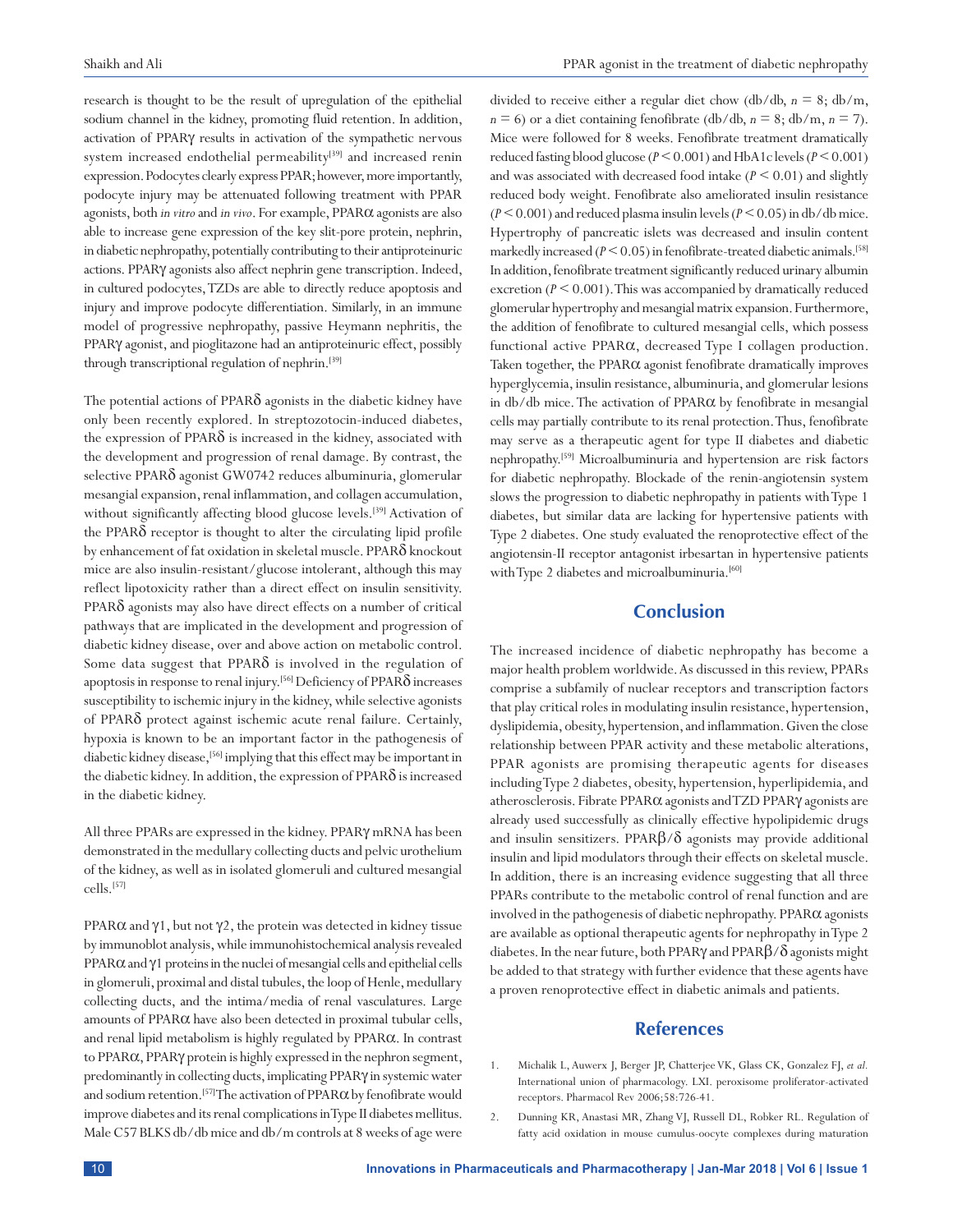and modulation by PPAR agonists. PLoS One 2014;9:e87327.

- 3. Belfiore A, Genua M, Malaguarnera R. PPAR-γ agonists and their effects on IGF-I receptor signaling: Implications for cancer. PPAR Res 2009;2009:830501.
- 4. Berger J, Moller DE. The mechanisms of action of PPARs. Annu Rev Med 2002;53:409-35.
- 5. Feige JN, Gelman L, Michalik L, Desvergne B, Wahli W. From molecular action to physiological outputs: Peroxisome proliferator-activated receptors are nuclear receptors at the crossroads of key cellular functions. Prog Lipid Res 2006;45:120-59.
- Tyagi S, Gupta P, Saini AS, Kaushal C, Sharma S. The peroxisome proliferatoractivated receptor: A family of nuclear receptors role in various diseases. JAdv Pharm Technol Res 2011;2:236-40.
- 7. Issemann I, Green S. Activation of a member of the steroid hormone receptor superfamily by peroxisome proliferators. Nature 1990;347:645-50.
- 8. Schmidt A, Endo N, Rutledge SJ, Vogel R, Shinar D, Rodan GA, *et al.* Identification of a new member of the steroid hormone receptor superfamily that is activated by a peroxisome proliferator and fatty acids. Mol Endocrinol 1992;6:1634-41.
- 9. Greene ME, Blumberg B, McBride OW, Yi HF, Kronquist K, Kwan K, *et al.* Isolation of the human peroxisome proliferator activated receptor gamma cDNA: Expression in hematopoietic cells and chromosomal mapping. Gene Expr 1995;4:281-99.
- 10. Escriva H, Safi R, Hänni C, Langlois MC, Saumitou-Laprade P, Stehelin D, *et al.* Ligand binding was acquired during evolution of nuclear receptors. Proc Natl Acad Sci U S A 1997;94:6803-8.
- 11. Dreyer C, Krey G, Keller H, Givel F, Helftenbein G, Wahli W, *et al.* Control of the peroxisomal beta-oxidation pathway by a novel family of nuclear hormone receptors. Cell 1992;68:879-87.
- 12. Sher T, Yi HF, McBride OW, Gonzalez FJ. CDNA cloning, chromosomal mapping, and functional characterization of the human peroxisome proliferator activated receptor. Biochemistry 1993;32:5598-604.
- 13. Kliewer SA, Forman BM, Blumberg B, Ong ES, Borgmeyer U, Mangelsdorf DJ, *et al.* Differential expression and activation of a family of murine peroxisome proliferator-activated receptors. Proc Natl Acad Sci U S A 1994;91:7355-9.
- 14. Fajas L, Fruchart JC, Auwerx J. PPARgamma3 mRNA: A distinct PPARgamma mRNA subtype transcribed from an independent promoter. FEBS Lett 1998;438:55-60.
- 15. Escher P, Wahli W. Peroxisome proliferator-activated receptors: Insight into multiple cellular functions. Mutat Res 2000;448:121-38.
- 16. Borel V, Gallot D, Marceau G, Sapin V, Blanchon L. Placental implications of peroxisome proliferator-activated receptors in gestation and parturition. PPAR Res 2008;2008:758562.
- 17. Singh JP, Kauffman R, Bensch W, Wang G, McClelland P, Bean J, *et al*. Identification of a novel selective PPARα agonist 2-methyl-2-(4-{3-[1- (4methylbenzyl)- 5-oxo-4,5-dihydro-1H-1,2,4-triazol-3-yl]propyl}phenoxy) propanoic acid (LY518674) that produces marked changes in serum lipids and apolipoprotein A-1 expression. Mol Pharmacol 2005;68:763-8.
- 18. Shearer BG, Hoekstra WJ. Recent advances in peroxisome proliferatoractivated receptor science. Curr Med Chem 2003;10:267-80.
- 19. Yoshida K. Proof of evidence: PPAR-induced ANGPTL4 in lipid and glucose metabolism. Biotechnol Mol Biol Rev 2007;1:105-7.
- 20. Reddy VS, Sahay RK, Bhadada SK, Agrawal JK, Agrawal NK. Newer oral antidiabetic agents. J Indian Acad Clin Med 2000;13:245-51.
- 21. Reginato MJ, Bailey ST, Krakow SL, Minami C, Ishii S, Tanaka H, *et al*. A potent antidiabetic thiazolidinedione with unique peroxisome proliferator activated receptor γ-activating properties. J Biol Chem 1998;273:32679-84.
- 22. Fukui Y, Masui S, Osada S, Umesono K, Motojima K. A new thiazolidinedione, NC-2100, which is a weak PPARγ activator, exhibits potent antidiabetic effects and induces uncoupling protein 1 in white adipose tissue of KKAy obese mice. Diabetes 2000;49:759-67.
- 23. Mukherjee R, Hoener PA, Jow L, Bilakovics J, Klausing K, Mais DE, *et al*.

A selective peroxisome proliferator-activated receptor-{gamma} (PPAR {gamma}) modulator blocks adipocyte differentiation but stimulates glucose uptake in 3T3-L1 adipocytes. Mol Endocrinol 2000;14:1425-33.

- Grossman SL, Lessem J. Mechanisms and clinical effects of thiazolidinediones. Expert Opin Investig Drugs 1997;6:1025-40.
- 25. Sakamoto J, Kimura H, Moriyama S, Odaka H, Momose Y, Sugiyama Y, *et al.* Activation of human peroxisome proliferator-activated receptor (PPAR) subtypes by pioglitazone. Biochem Biophys Res Commun 2000;278:704-11.
- 26. Sokkar S, El-Sharnouby JA, Helmy A, El-Bendary A, Ahmad LS, Okasha K. Role of peroxisome proliferator activated receptor gamma2 (PPAR-γg2) gene polymorphism in Type 2 diabetes mellitus. Eur J Gen Med 2009;6:78-86.
- 27. Goya K, Sumitani S, Xu X, Kitamura T, Yamamoto H, Kurebayashi S, *et al.* Peroxisome proliferator-activated receptor alpha agonists increase nitric oxide synthase expression in vascular endothelial cells. Arterioscler Thromb Vasc Biol 2004;24:658-63.
- 28. Peters JM, Lee SS, Li W, Ward JM, Gavrilova O, Everett C, *et al*. Growth, adipose, brain, and skin alterations resulting from targeted disruption of the mouse Peroxisome Proliferator-Activated Receptor γ(δ). Mol Cell Biol 2000;20:5119-28.
- 29. Berger J, Moller DE. The mechanisms of action of PPARs. Annu Rev Med 2002;53:409-35.
- 30. Calkin AC, Giunti S, Jandeleit-Dahm KA, Allen TJ, Cooper ME, Thomas MC. PPAR-a and -g agonists attenuate diabetic kidney disease in the apolipoprotein E knockout mouse. Nephrol Dial Transplant 2006;21:2399-405.
- 31. Dormandy JA, Charbonnel B, Eckland DJ, Erdmann E, Massi-Benedetti M, Moules IK, *et al*. Secondary prevention of macrovascular events in patients with Type 2 diabetes in the PROactive Study (PROspective pioglitAzone Clinical Trial in macroVascular Events): A randomised controlled trial. Lancet 2005;366:1279-89.
- 32. Baylis C, Atzpodien EA, Freshour G, Engels K. Peroxisome proliferatoractivated receptor agonist provides superior renal protection versus angiotensin-converting enzyme inhibition in a rat model of Type 2 diabetes with obesity. J Pharmacol Exp Ther 2003;307:854-60.
- 33. Panchapakesan U, Sumual S, Pollock CA, Chen X. Epub 2005 May 10. PPARgamma agonists exert antifibrotic effects in renal tubular cells exposed to high glucose. Am J Physiol Renal Physiol 2005;289:F1153-8.
- 34. Okada T, Wada J, Hida K, Eguchi J, Hashimoto I, Baba M, *et al*. Diabetes 2006;55:1666-77.
- 35. Bakris G, Viberti G, Weston WM, Heise M, Porter LE, Freed MI. Rosiglitazone reduces urinary albumin excretion in Type 2 diabetes. J Hum Hypertens 2003;17:7-12.
- 36. Tang SC, Leung JC, Chan LY, Tsang AW, Lai KN. Activation of tubular epithelial cells in diabetic nephropathy and the role of the peroxisome proliferatoractivated receptor-gamma agonist. J Am Soc Nephrol 2006;17:1633-43.
- 37. Remuzzi G, Schieppati A, Ruggenenti P. Clinical practice. Nephropathy in patients with type 2 diabetes. N Engl J Med 2002;346:1145-51.
- 38. Sun YM, Su Y, Li J, Wang LF. Recent advances in understanding the biochemical and molecular mechanism of diabetic nephropathy. Biochem Biophys Res Commun 2013;433:359-61.
- 39. Thomas MC, Jandeleit-Dahm KA, Tikellis C. The renoprotective actions of peroxisome proliferator-activated receptors agonists in diabetes. PPAR Res 2012;2012:456529.
- 40. Calkin AC, Cooper ME, Jandeleit-Dahm KA, Allen TJ. Gemfibrozil decreases atherosclerosis in experimental diabetes in association with a reduction in oxidative stress and inflammation. Diabetologia 2006;49:766-74.
- 41. Asaba K, Tojo A, Onozato ML, Goto A, Quinn MT, Fujita T, *et al*. Effects of NADPH oxidase inhibitor in diabetic nephropathy. Kidney Int 2005;67:1890-8.
- 42. Wilmer WA, Dixon CL, Hebert C, Lu L, Rovin BH. PPAR-alpha ligands inhibit H2O2-mediated activation of transforming growth factor-beta1 in human mesangial cells. Antioxid Redox Signal 2002;4:877-84.
- 43. Chacko BK, Reily C, Srivastava A, Johnson MS, Ye Y, Ulasova E, *et al*. Prevention